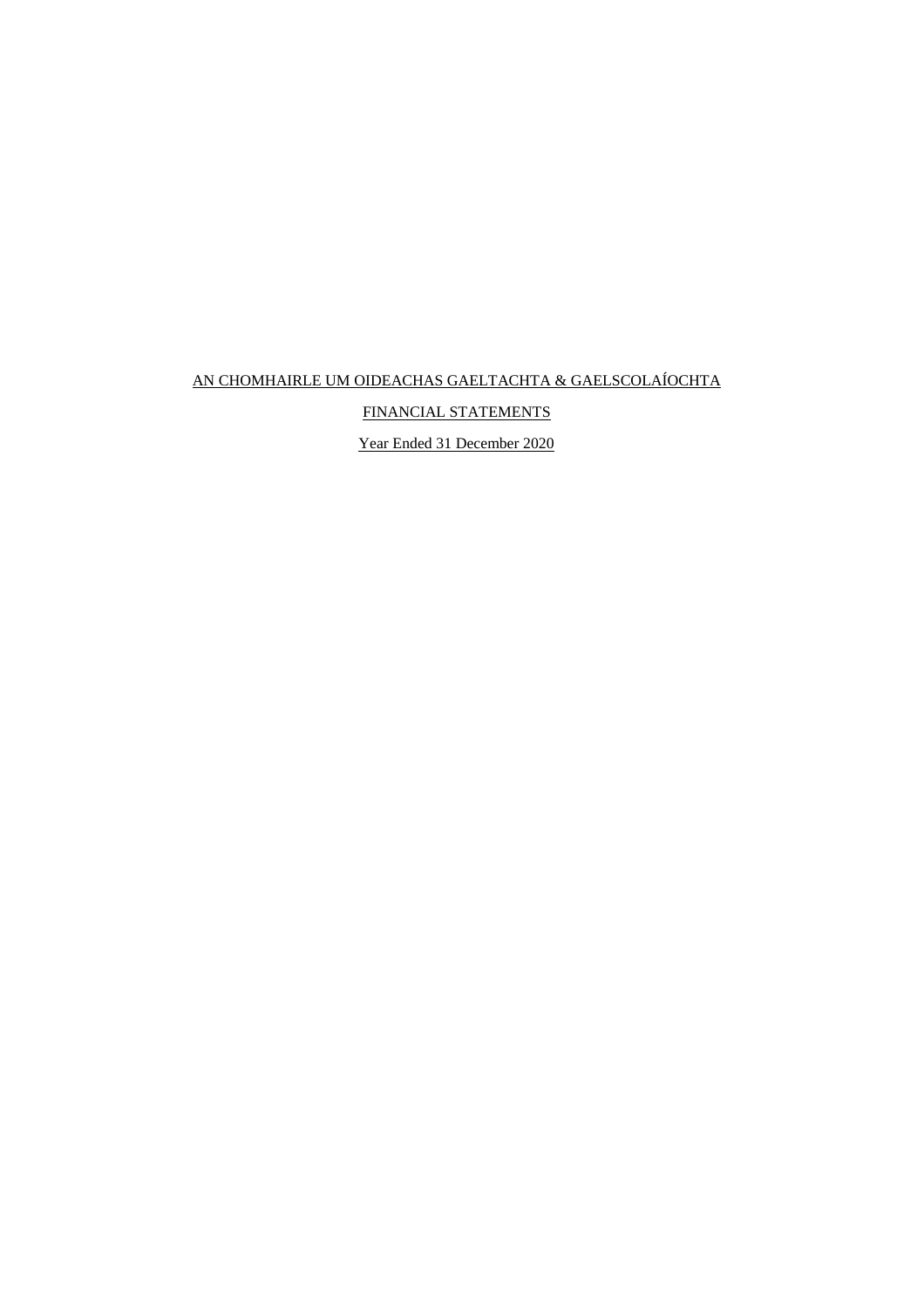|                                                | Page           |  |
|------------------------------------------------|----------------|--|
| BOARD MEMBERS AND ADDITIONAL INFORMATION       | $\overline{2}$ |  |
| STATEMENT OF RESPONSIBILITIES OF BOARD MEMBERS | 3              |  |
| INDEPENDENT AUDITOR'S REPORT                   | 4              |  |
| INCOME AND EXPENDITURE ACCOUNT                 | 6              |  |
| <b>BALANCE SHEET</b>                           | 7              |  |
| NOTES TO THE FINANCIAL STATEMENTS              | 8              |  |
| DETAILED INCOME AND EXPENDITURE ACCOUNT        | 10             |  |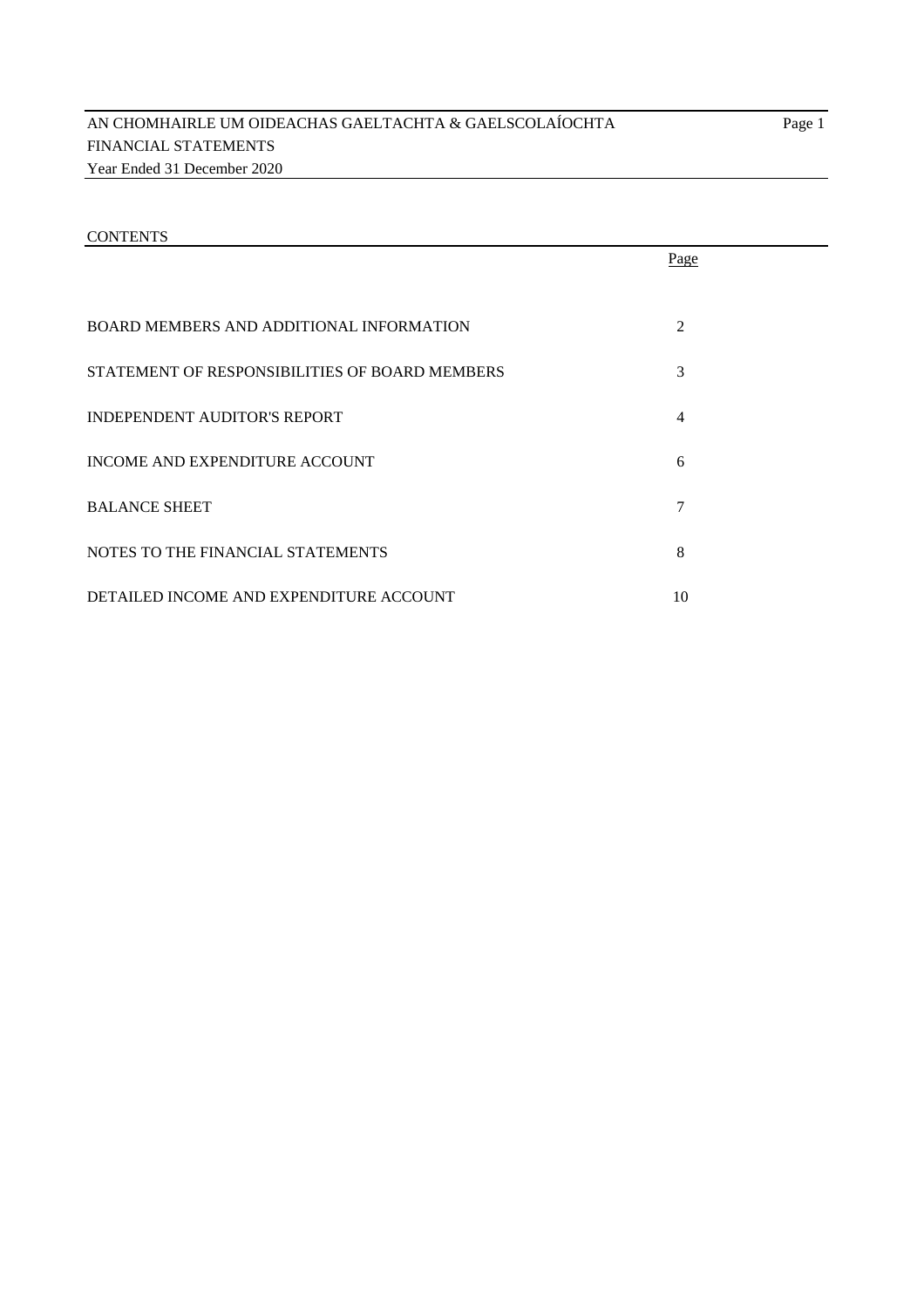# BOARD MEMBERS AND ADDITIONAL INFORMATION

| <b>MEMBERS OF THE BOARD</b> | Chairman                  | Dónal Ó hAiniféin           |
|-----------------------------|---------------------------|-----------------------------|
|                             | Vice Chairman             | Cathnia Ó Muircheartaigh    |
|                             |                           | Bláthnaid Ní Ghréacháin     |
|                             |                           | Deirbhile Nic Craith        |
|                             |                           | Lorraine Finn               |
|                             |                           | Séamus Ó Fearraigh          |
|                             |                           | Dairíona Nic Con Iomaire    |
|                             |                           | Pádraig Mac Grianna         |
|                             |                           | Edel Ní Chorráin            |
|                             |                           | Elaine Ní Neachtain         |
|                             | (resigned September 2020) | Rita Nic Amhlaoibh          |
|                             |                           | Liam Ó Diompsaigh           |
|                             | (appointed November 2020) | Peadar Ó Muirí              |
| <b>SECRETARY</b>            |                           | Aisling Nic Craith          |
| <b>OFFICE ADDRESS</b>       |                           | 23 Plás Windsor             |
|                             |                           | Baile Átha Cliath D02 RU80  |
| <b>BANKERS</b>              |                           | <b>Banc Aontais Éireann</b> |
|                             |                           | 40/41 Sráid Westmoreland    |
|                             |                           | Baile Átha Cliath 2         |
| <b>AUDITOR</b>              |                           | Seán Ó Súilleabháin         |
|                             |                           | Cuntasóirí Cairte &         |
|                             |                           | Iniúchóir Reachtúil,        |
|                             |                           | An Meall,                   |
|                             |                           | Daingean Uí Chúis,          |
|                             |                           | Co.Chiarraí.                |
|                             |                           |                             |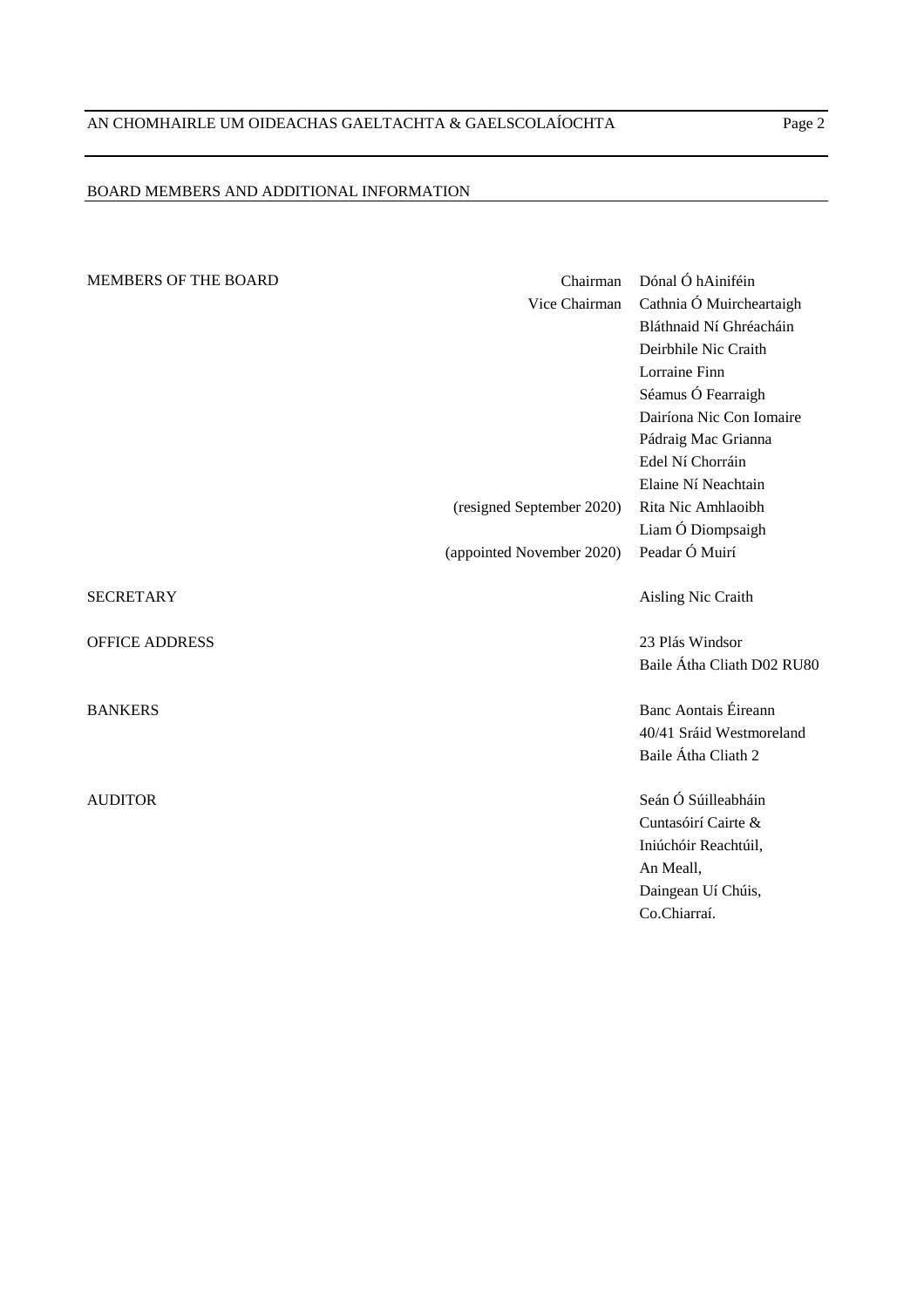# STATEMENT OF RESPONSIBILITIES OF BOARD MEMBERS

The Board Members are responsible for preparing the Annual Report and financial statements in accordance with applicable law and Generally Accepted Accounting Practice in Ireland, including the accounting standards issued by the Accounting Standards Board and which are published by the Chartered Accountants of Ireland.

The Board is required to prepare financial statements for each financial year which give a true and fair view of the affairs of An Chomhairle um Oideachas Gaeltachta & Gaelscolaíochta (COGG) and of its surplus or deficit for the period. In preparing those financial statements The Board is required to:

- **●** select suitable accounting policies and then apply them consistently,
- make judgments and estimates that are reasonable and prudent
- **●** prepare the financial statements on the going concern basis unless it is inappropriate to presume that COGG will continue in business.
- **●** state whether applicable accounting standards have been followed, subject to any material departures disclosed and explained in the financial statements.

The Board confirms that it has complied with the above requirements in preparing the financial statements.

The Board is responsible for ensuring that COGG keeps or causes to be kept adequate accounting records which correctly record and explain the transactions of COGG, enable at any time the assets, liabilities, financial position and profit or loss of COGG to be determined with reasonable accuracy, and enable those financial statements so prepared to be audited. They are also responsible for safeguarding the assets of COGG and hence for taking reasonable steps for the prevention and detection of fraud and other irregularities.

Signed on behalf of the Board Dónal Ó hAiniféin Cathnia Ó Muircheartaigh Date: 22.6.2021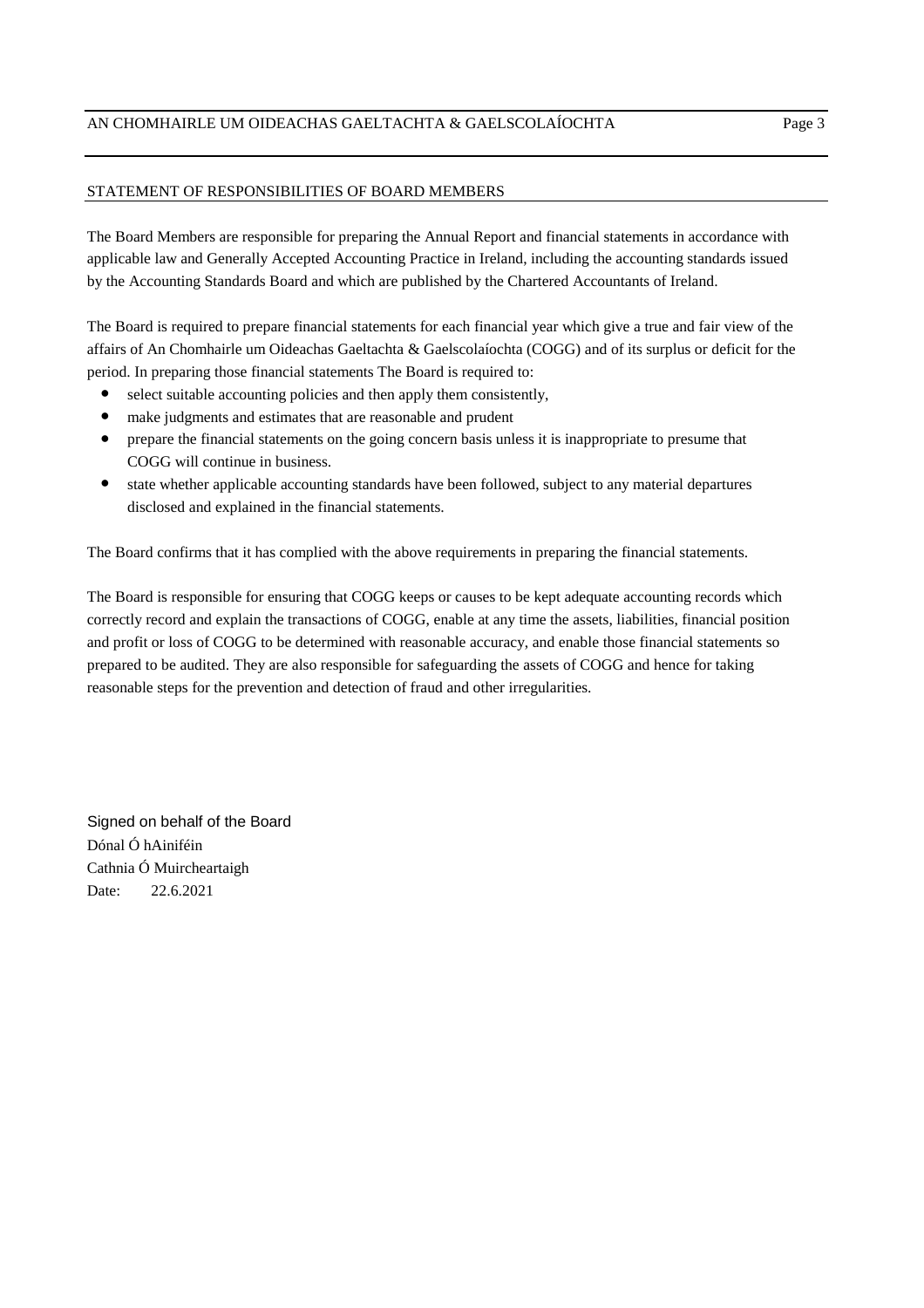#### Independent auditors' report to

An Chomhairle um Oideachas Gaeltachta & Gaelscolaíochta

#### **Opinion**

We have audited the financial statements of An Chomhairle um Oideachas Gaeltachta & Gaelscolaíochta Account, the Balance Sheet, and the related notes, including a summary of significant accounting policies set out in note 1. The financial reporting framework that has been applied in their preparation is applicable Irish Law and Accounting Standards, including Financial Reporting Standard 102 The Financial Reporting Standard applicable in the UK and Republic of Ireland. (An Chomhairle) for the year ended 31 December 2020, which comprises of the Income and Expenditure

In our opinion the financial statements;

- give a true and fair view of the assets, liabilities and financial position of COGG as at 31 December 2020 and of its income and expenditure for the financial year then ended; and
- have been properly prepared in accordance with Financial Reporting Standard 102 The Financial Reporting Standard applicable in the UK and Republic of Ireland.

## **Basis for opinion**

We conducted our audit in accordance with International Standards on Auditing (Ireland) (ISAs (Ireland)) and applicable law. Our responsibilities under those standards are described in the Auditor's Responsibilities for the Audit of the Financial Statements section of our report. We are independent of COGG in accordance with ethical requirements that are relevant to our audit of financial statements in Ireland, including the Ethical Standard as issued by the Irish Auditing and Accounting Supervisory Authority ("IAASA"), and we have fulfilled our other ethical responsibilities in accordance with these requirements. We believe that the audit evidence we have obtained is sufficient and appropriate to provide a basis for our opinion.

# **Conclusions relating to going concern**

We have nothing to report in respect of the following matters in relation to which ISAs (Ireland) require us to report to you where:

- the Board's use of the going concern basis of accounting in the preparation of the financial statements is not appropriate: or
- the Board has not disclosed in the financial statements any identified material uncertainties that may cast significant doubt about COGG's ability to continue to adopt the going concern basis of accounting for a period of at least twelve months from the date when the financial statements are authorised for issue.

## **Other information**

The other information comprises the information included in the annual report, other than the financial statements and our auditor's report thereon. The Board is responsible for the other information. Our opinion on the financial statements does not cover the other information and, except to the extent otherwise explicitly stated in our report, we do not express any form of assurance conclusion thereon.

In connection with our audit of the financial statements, our responsibility is to read the other information and, in doing so, consider whether the other information is materially inconsistent with the financial statements or our knowledge obtained in the audit, or otherwise appears to be materially misstated.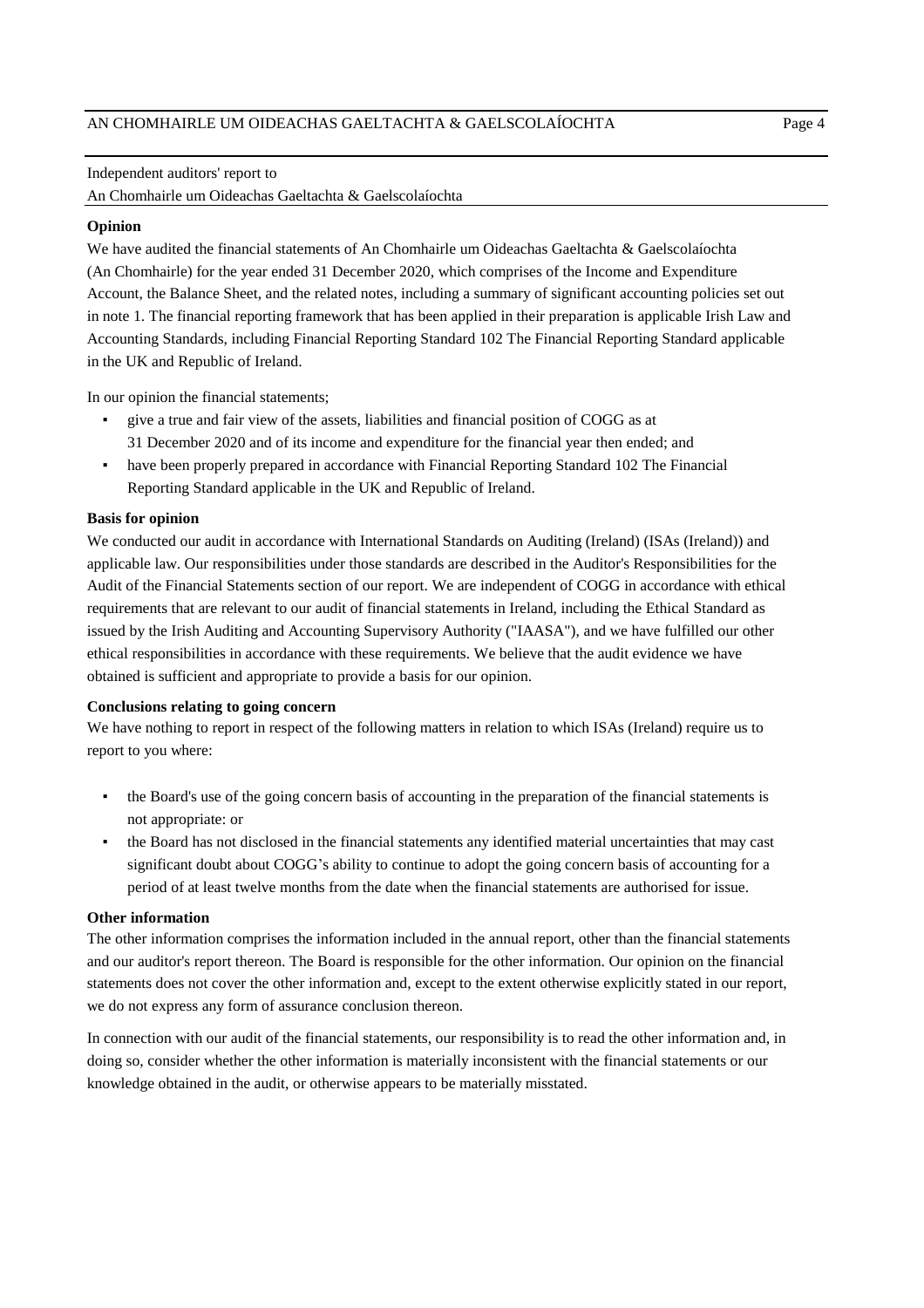#### Independent auditors' report to

An Chomhairle um Oideachas Gaeltachta & Gaelscolaíochta (continued)

If we identify such material inconsistencies or apparent material misstatements, we are required to determine whether there is a material misstatement in the financial statements or a material misstatement of the other information. If, based on the work we have performed, we conclude that there is a material misstatement of this other information, we are required to report that fact. We have nothing to report in this regard.

#### **Respective responsibilities**

## **Responsibilities of the Board**

As explained more fully in the Board's responsibilities statement set on page 3, the Board is responsible for the preparation of the financial statements and for being satisfied that they give a true and fair view, and for such internal control as the Board determines is necessary to enable the preparation of financial statements that are free from material misstatement, whether due to fraud or error.

In preparing the financial statements, the Board is responsible for assessing COGG's ability to continue as a going concern, disclosing, as applicable, matters related to going concern and using the going concern basis of accounting unless the Board either intends to liquidate COGG or to cease operations, or have no realistic alternative but to do so.

## **Auditor's responsibilities for the audit of the financial statements**

Our objectives are to obtain reasonable assurance about whether the financial statements as a whole are free from material misstatement, whether due to fraud or error, and to issue an auditor's report that includes our opinion. Reasonable assurance is a high level of assurance, but is not a guarantee that an audit conducted in accordance with ISAs (Ireland) will always detect a material misstatement when it exists. Misstatements can arise from fraud or error and are considered material if, individually or in the aggregate, they could reasonably be expected to influence the economic decisions of users taken on the basis of these financial statements.

A further description of our responsibilities for the audit of the financial statements is located on the IAASA's website at: http://www.iaasa.ie/getmedia/b2389013-1cf6-458b-9b8f-a98202dc9c3a/ Description\_of\_auditors\_responsiblities\_for\_audit.pdf. This description forms part of our auditor's report.

## **The purpose of our audit work and to whom we owe our responsibilities**

Our report is made solely to COGG, as a body. Our audit work has been undertaken so that we might state to COGG those matters we are required to state to them in an auditor's report and for no other purpose. To the fullest extent permitted by law, we do not accept or assume responsibility to anyone other than COGG and its Board, as a body, for our audit work, for this report, or for the opinions we have formed.

\_\_\_\_\_\_\_\_\_\_\_\_\_\_\_\_\_\_\_

- *Signed for and on behalf of:*
- Seán Ó Súilleabháin & a Chomhlacht,

Seán Ó Súilleabháin

Cúntasóirí Cairte & Iniúchóir Reachtúil,

An Meall, Daingean Úi Chúis, Co.Chiarraí.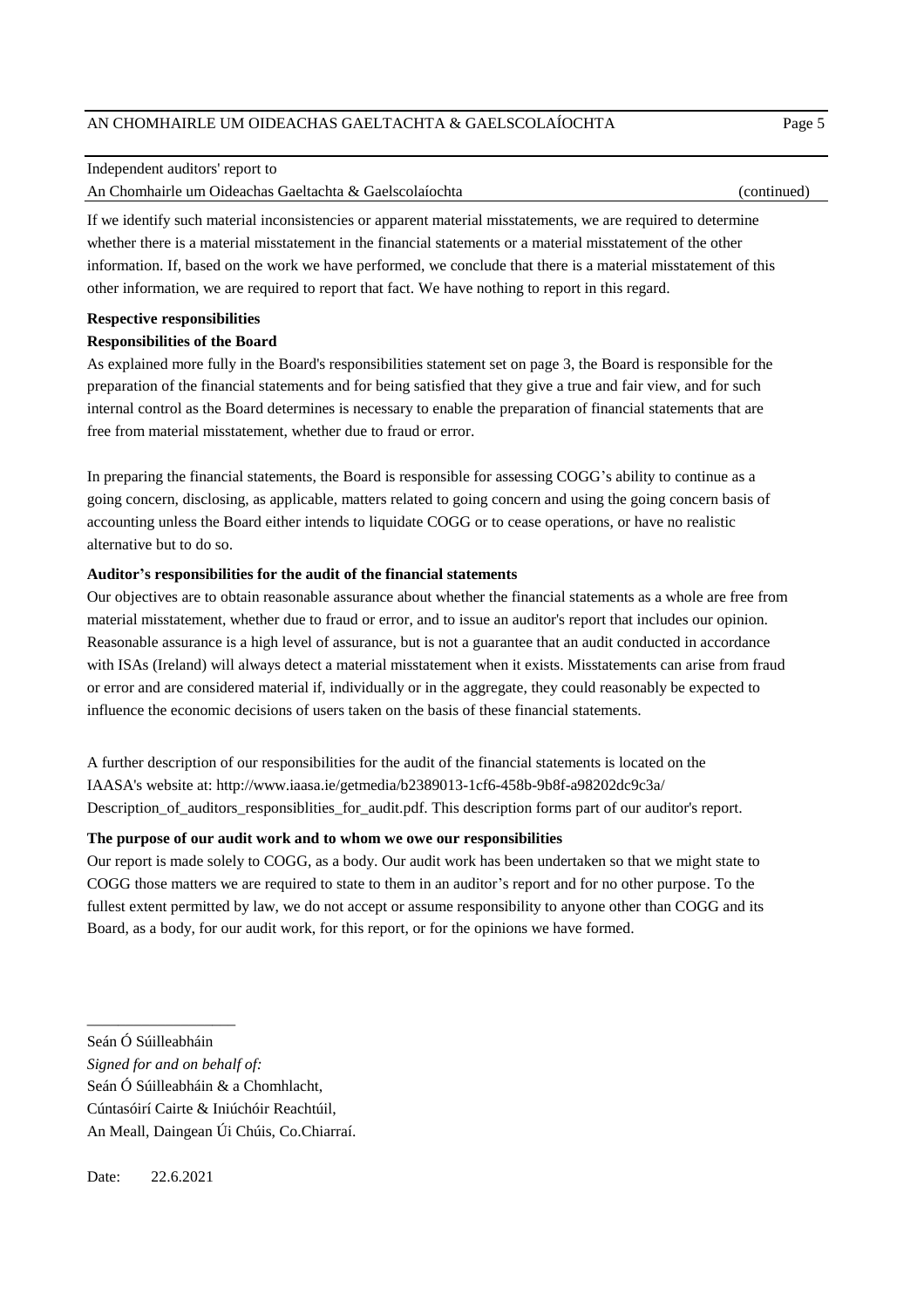# STATEMENT OF INCOME AND EXPENDITURE FOR THE YEAR ENDED 31-12-2020

|                      | <b>Notes</b> | 2020<br>$\epsilon$ | 2019<br>$\epsilon$ |
|----------------------|--------------|--------------------|--------------------|
| Income               | $\mathbf{1}$ | 2,339,606          | 2,152,529          |
| Expenditure          |              | (2,183,452)        | (2,045,174)        |
| Surplus for the year |              | 156,154            | 107,355            |
| Surplus for the year |              | 179,174            | 71,819             |
| Surplus at year end  |              | 335,328            | 179,174            |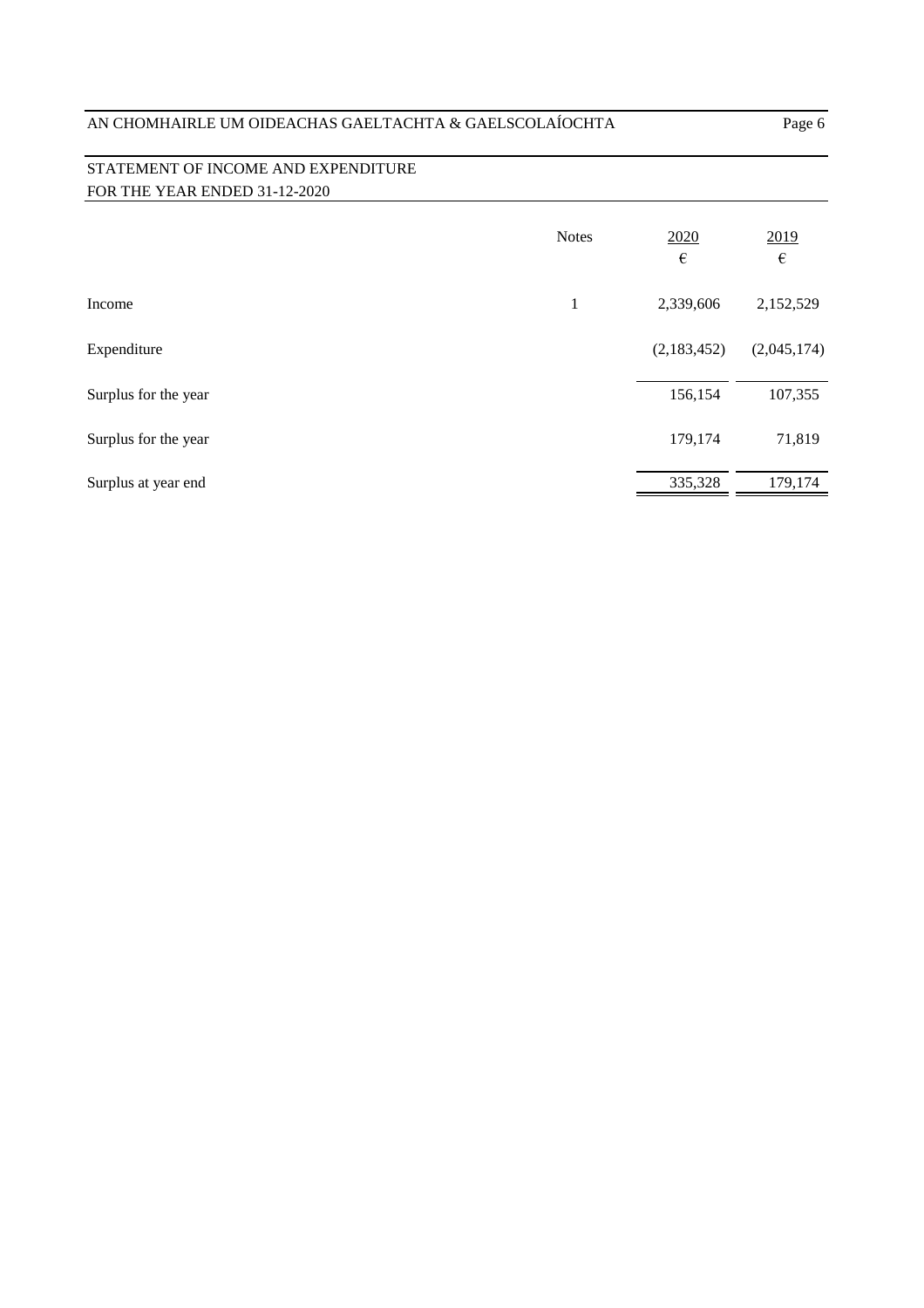# BALANCE SHEET AS AT 31-12-2020

|                                                  | <b>Notes</b>   | 2020<br>€         | 2019<br>€         |
|--------------------------------------------------|----------------|-------------------|-------------------|
| <b>CURRENT ASSETS</b>                            |                |                   |                   |
| <b>Debtors</b><br><b>Bank and Cash</b>           | $\overline{4}$ | 76,460<br>397,387 | 48,559<br>228,840 |
|                                                  |                | 473,847           | 277,399           |
| <b>CREDITORS</b> (payable within<br>of one year) | 5              | (138,519)         | (98, 225)         |
| TOTAL ASSETS LESS LIABILITIES                    |                | 335,328           | 179,174           |
| <b>RESERVES</b>                                  |                |                   |                   |
| Statement of Income and Expenditure              | 6              | 335,328           | 179,174           |

Approved by the board on 22.6.2021 and signed on its behalf by:

Dónal Ó hAiniféin Cathnia Ó Muircheartaigh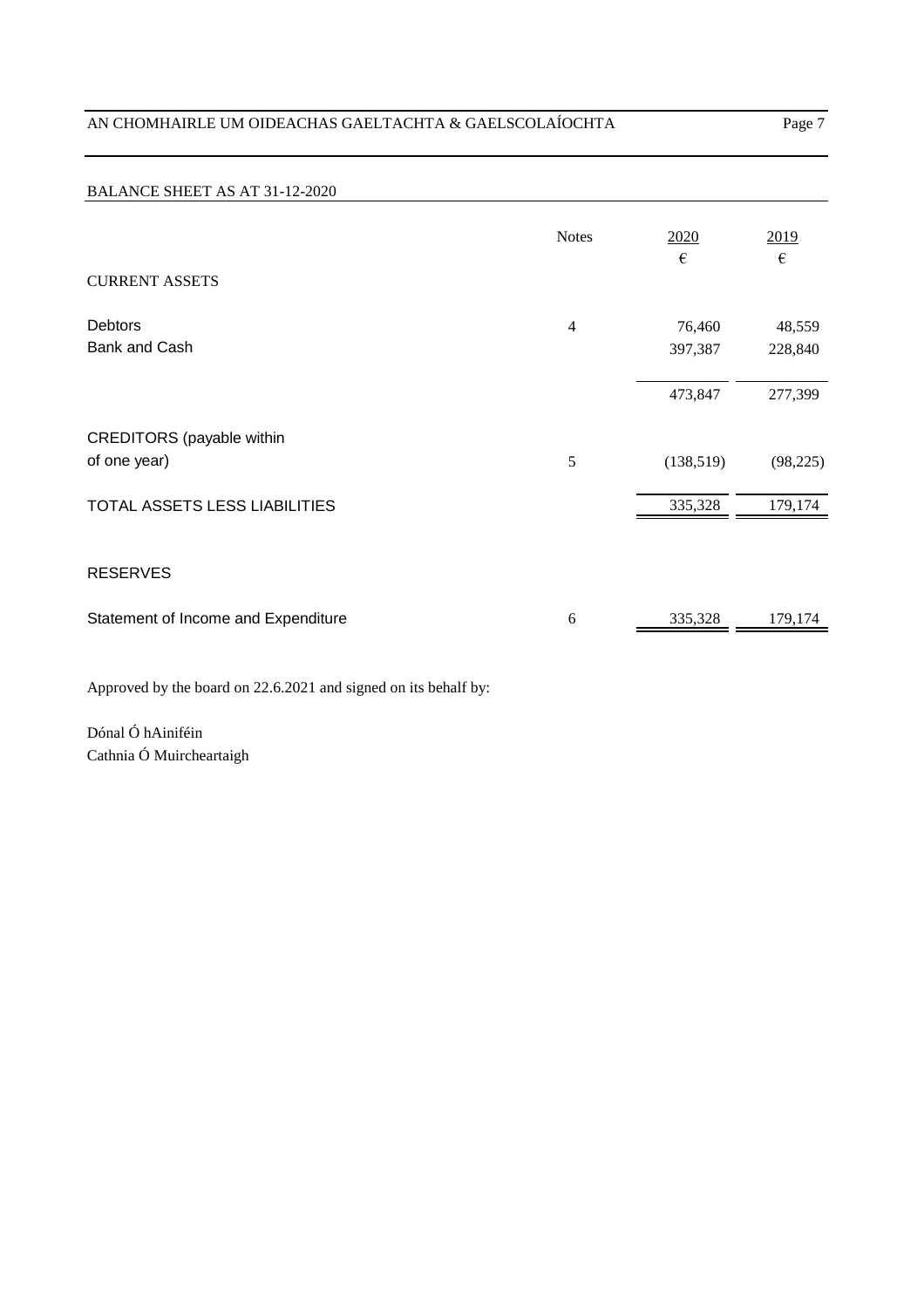# NOTES TO THE FINANCIAL STATEMENTS FOR THE FINANCIAL YEAR ENDED 31-12-2020

## **1. ACCOUNTING POLICIES**

## **Basis of preparation**

The financial statements have been prepared in accordance with FRS 102 "Financial Reporting Standard applicable in the United Kingdom and Republic of Ireland" (FRS 102) issued by the Irish Auditing and Accounting Supervisory Authority and published by Chartered Accountants of Ireland.

## **Income**

The amounts shown as Income represent the actual cash receipts during the year

#### **Cash Flow Statement Exemption**

COGG availed of the exemption in Section 1A of the Financial Reporting Standard 102 and as a result selected no cash flow statement to be prepared.

#### **Salary**

Certain members COGG staff are paid by the Department of Education and Skills on an agency basis and their monies are repaid from COGG's budget.

## **2. INTERESTS OF COGG MEMBERS**

COGG adopts procedures in accordance with the guidelines issued by the Department of Finance in relation to the disclosure of Members' interests. The business of the COGG was exercised in accordance with these procedures during the year. Where there was a conflict of interest the appropriate member did not participate in the discussion or decision.

## **3. SERVICES PROVIDED BY THE INDEPENDENT AUDITOR**

Like many other businesses of the same size and type, our auditor assists in the preparation of the financial statements.

#### **4. DEBTORS** 2020 2019

|                        | €      | €        |
|------------------------|--------|----------|
| <b>EDCO</b>            | 39,095 | 37,512   |
| Office Rent - 2 months | 10.688 | 10,865   |
| Miscellaneous Debtors  | 1.839  | 182      |
| Deposit - Vehicle      | 24.838 | $\Omega$ |

|    |                                                   | 76,460   | 48,559   |
|----|---------------------------------------------------|----------|----------|
| 5. | <b>CREDITORS</b>                                  | 2020     | 2019     |
|    |                                                   | €        | €        |
|    | The Procurement Project                           | 46,271   | 46,271   |
|    | Policy for Gaeltacht Education                    | 49,785   | 24,218   |
|    | <b>Professional Services</b>                      | 13,000   | 13,000   |
|    | Post-Primary School Facilities                    | 12,311   | 2,541    |
|    | <b>Primary School Facilities</b>                  | 4,700    | $\theta$ |
|    | <b>Trial Examinations</b>                         | 8,082    | $\theta$ |
|    | Withholding Tax on Professional Services Payments | 4,137    | $\theta$ |
|    | Travel, Subsistence                               | 107      | 966      |
|    | <b>Support Service</b>                            | $\Omega$ | 6,834    |
|    | Maths                                             | $\Omega$ | 2,844    |
|    | <b>Sundry Creditors</b>                           | 126      | 1,551    |
|    |                                                   | 138,519  | 98,225   |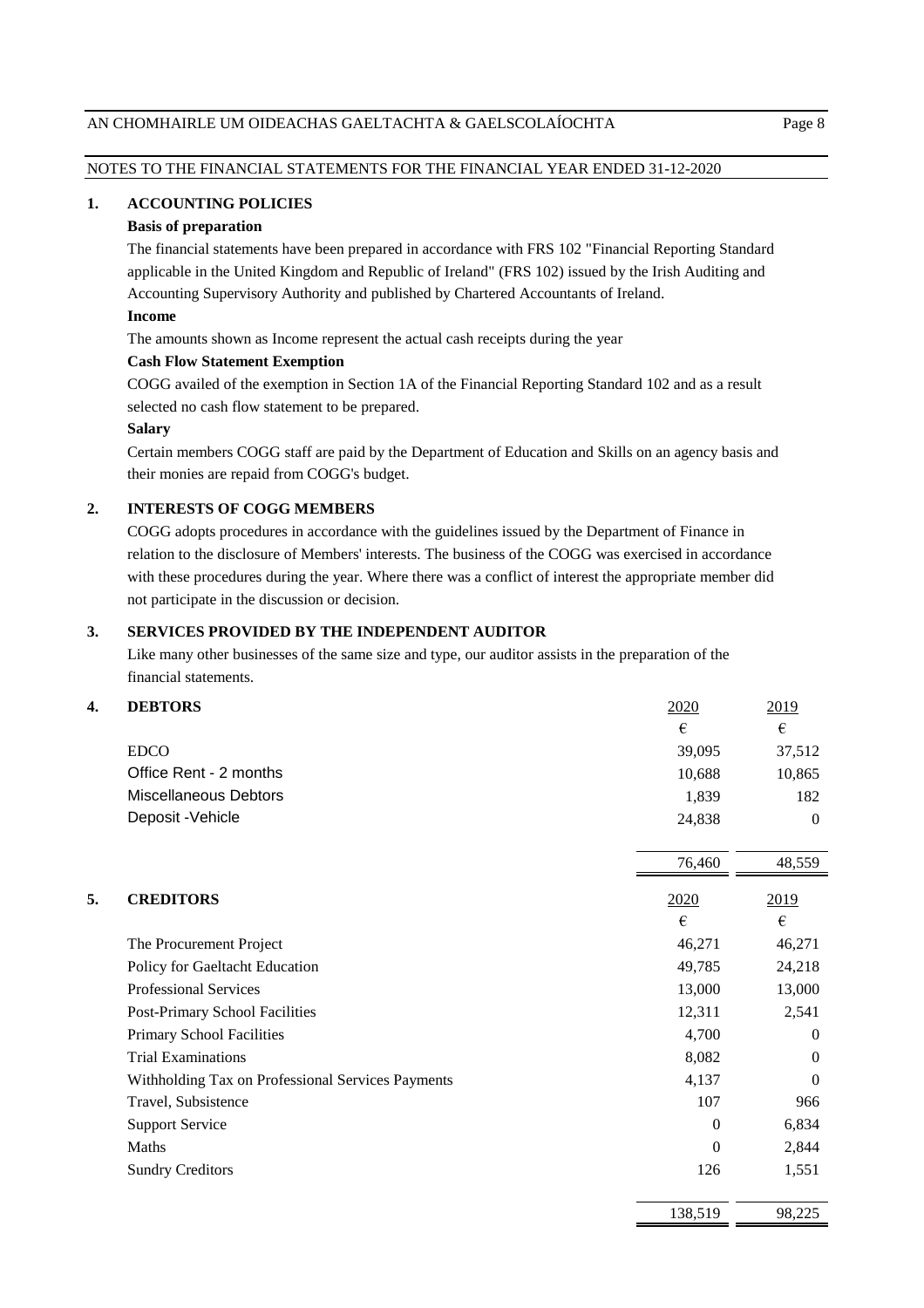# NOTES TO THE FINANCIAL STATEMENTS FOR THE FINANCIAL YEAR ENDED 31-12-2020

# **6. RESERVES**

|                                                  | 2020    | <u>2019</u> |
|--------------------------------------------------|---------|-------------|
|                                                  | €       | €           |
| Statement of income and expenditure              |         |             |
| Surplus / (Deficit) at the beginning of the year | 179.174 | 71.819      |
| Surplus / (Deficit) for the year                 | 156.154 | 107,355     |
|                                                  |         |             |
| Surplus at year end                              | 335,328 | 179.174     |

# **7. CONTINGENCIES**

There are no contingent liabilities at the year end.

# **8. CONTROL**

COGG has no final governing party.

# **9. APPROVAL OF FINANCIAL STATEMENTS**

These financial statements were approved by the Board and authorised to issue them on 22.6.2021.